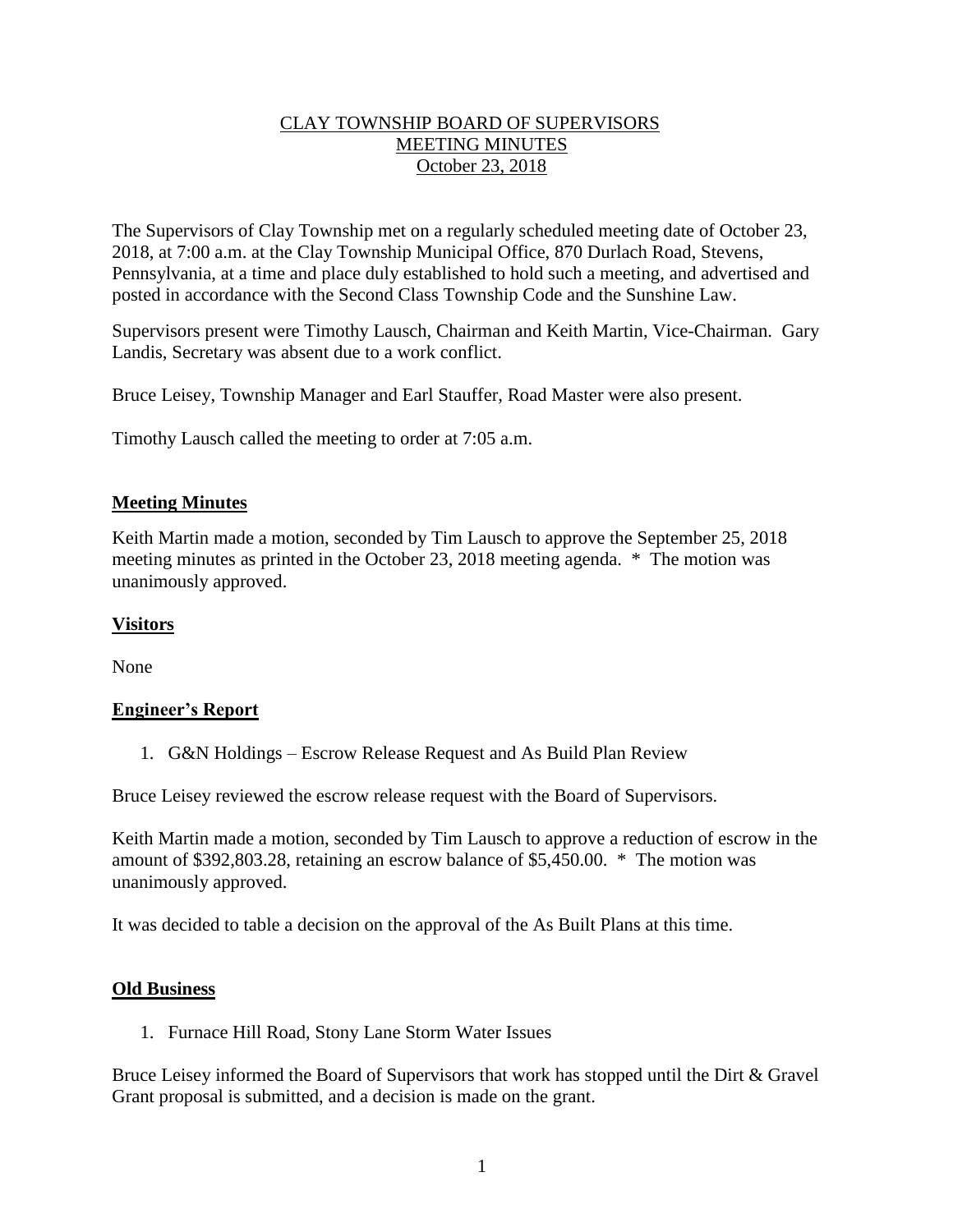# **New Business**

1. Budget Workshop

Earl Stauffer reviewed his proposed Public Works Draft 2019 Budget with the Board of Supervisors. Bruce Leisey will include requests in the 2019 Draft Budget.

2. Road Master Update

The Board of Supervisors reviewed the monthly report.

3. Township Manager Update

The Township Manger updated the Board of Supervisors on the status of the budget.

# **Bills To Be Paid**

Keith Martin made a motion, seconded by Tim Lausch to pay bills from the General Fund in the amount of \$3,541.86 and from the Rec Fund in the amount of \$60.54 for the month of September. \* The motion was approved unanimously.

## **Executive Session**

Keith Martin made a motion, seconded by Tim Lausch to enter into Executive Session at 8:35 AM to discuss personnel issues. \* The motion was approved unanimously.

The Road Master reviewed Don Moyer's Performance Review with the Board of Supervisors.

Keith Martin made a motion, seconded by Tim Lausch to exit Executive Session at 8:50 AM. \* The motion was approved unanimously.

Keith Martin made a motion, seconded by Tim Lausch to approve a pay increase for Don Moyer to \$19.00 per hour effective October 25, 2018. \* The motion was approved unanimously.